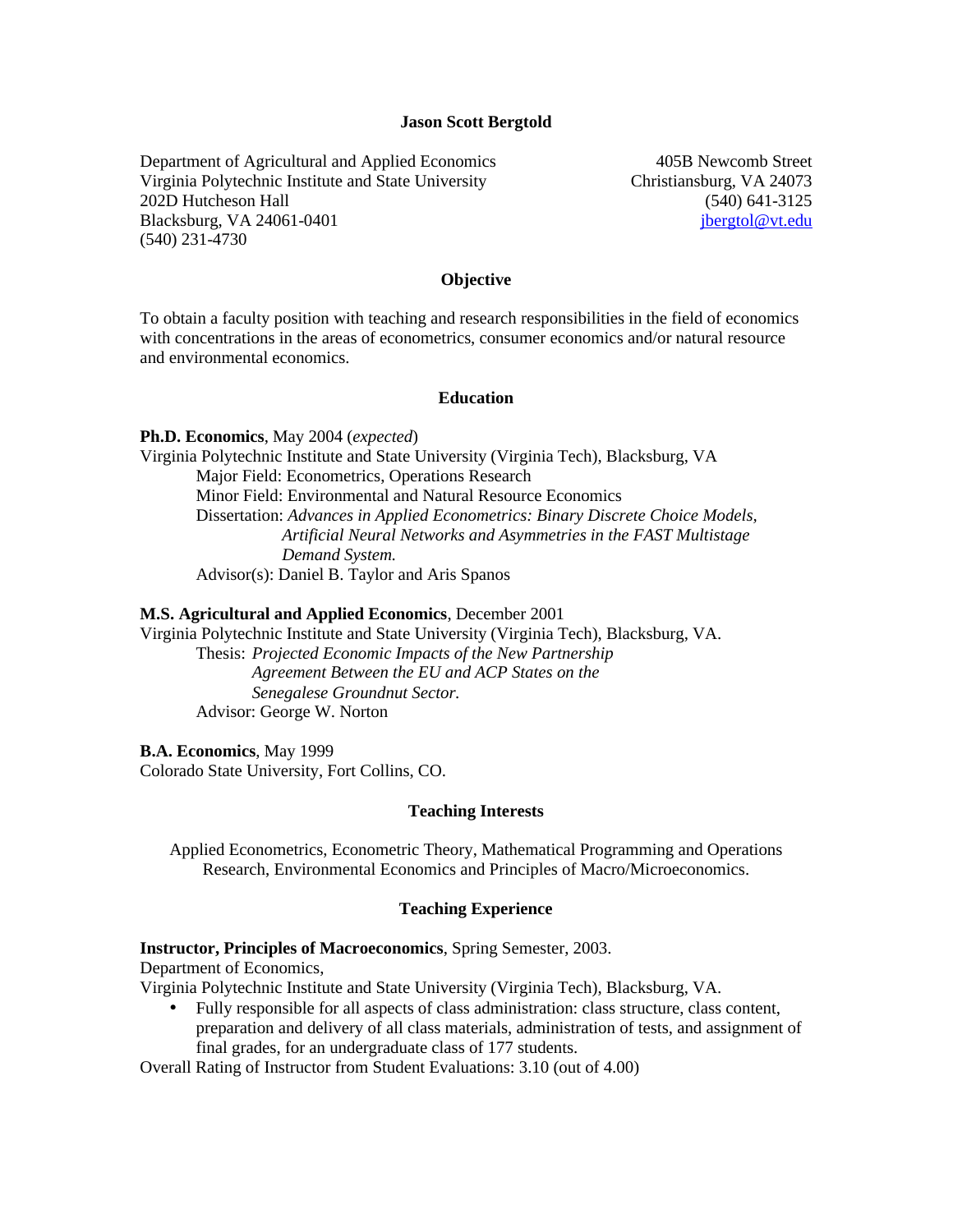**Teaching Assistant, Empirical Economics (Econometrics)**, Spring Semester, 2002 and 2004 Department of Agricultural and Applied Econmics,

Virginia Polytechnic Institute and State University (Virginia Tech), Blacksburg, VA.

• Assisted Dr. Anya McGuirk in the preparation and teaching of a graduate level econometrics course.

# **Instructor, Principles of Microeconomics**, Fall Semester, 2001.

Department of Economics,

Virginia Polytechnic Institute and State University (Virginia Tech), Blacksburg , VA.

• Fully responsible for all aspects of class administration: class structure, class content, preparation and delivery of all class materials, administration of tests, and assignment of final grades, for an undergraduate class of 132 students.

Overall Rating of Instructor from Student Evaluations: 3.55 (out of 4.00)

# **Research Interests**

Applied Econometric Theory and Practice (Discrete Choice Models, Artificial Neural Networks and Misspecification Testing), Consumer Economics (Multistage Demand Systems and Model Specification), International Economics (The Cotonou Convention and West Africa), and Environmental and Natural Resource Economics (Contingent Valuation and Pollution Permit Trading)

# **Research Experience**

**Research Assistant**, Department of Agricultural and Applied Economics, Virginia Polytechnic Institute and State University (Virginia Tech), Blacksburg, VA. May 2002 – Present.

- Used feed-forward artificial neural networks to model dichotomous choice contingent valuation survey data and compared to traditional methods.
- Developed misspecification tests for variety of statistical models using orthogonal polynomials.
- Estimated a multi-stage demand system using panel data with fixed effects for forty-nine processed food categories.

**Research Assistant**, Office of International Research and Development,

Virginia Polytechnic Institute and State University (Virginia Teach), Blacksburg, VA. August 1999 – August 2001.

• Used mathematical programming model to evaluate the economic impact of Cotonou Convention on the Senegalese groundnut sector.

# **Other Professional Experience**

**Referee**, *Agricultural Economics*, 2003

# **Publications**

Bergtold, J., G. Norton and C. Brewster. "Lomé to Cotonou: Trade Policy Alternatives for the Senegalese Groundnut Sector." Accepted for Publication, *Agricultural Economics*, 2004.